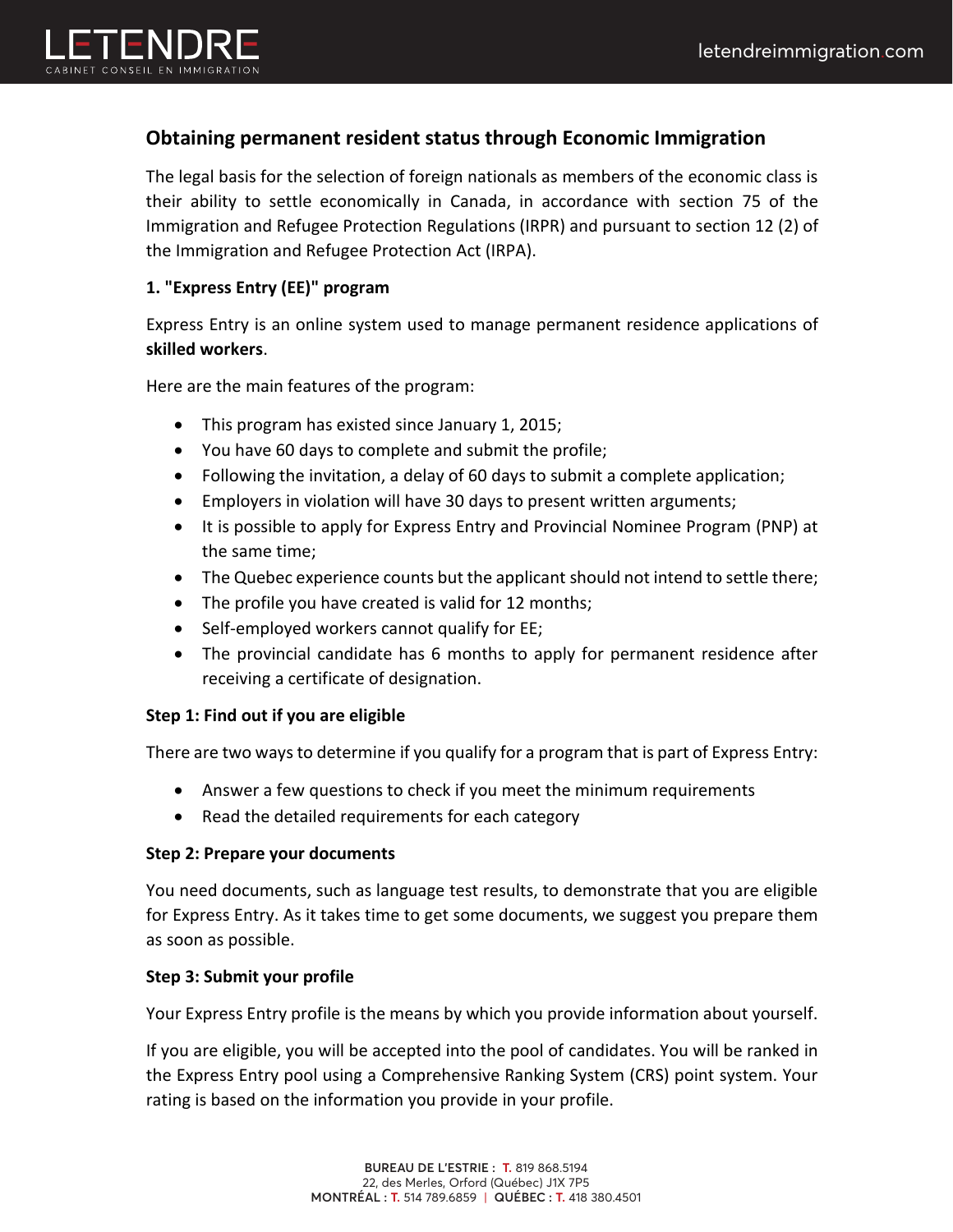

### **Step 4: Receive an invitation and apply for permanent residence**

An invitation to apply for permanent residence is sent to applicants with the highest scores in the pool. If you receive such invitation, you have 90 days to respond.

The majority of **complete** applications accompanied by **all** required supporting documents are processed within six months or less.

#### Profile assessment

| <b>Eligibility Criteria</b>                        | <b>Canadian Experience Category</b>                                                                                               | <b>Skilled Worker Program (Federal)</b>                                                                                             | <b>Skilled Trades Program (Federal)</b>                                                                                                                                                                                  |
|----------------------------------------------------|-----------------------------------------------------------------------------------------------------------------------------------|-------------------------------------------------------------------------------------------------------------------------------------|--------------------------------------------------------------------------------------------------------------------------------------------------------------------------------------------------------------------------|
| Language skills                                    | Language skills in French or English                                                                                              | Language skills in French or English                                                                                                | Language skills in French or English                                                                                                                                                                                     |
|                                                    | • CLB 7 if your CNP is 0 or A<br>• CLB 5 if your NOC is B                                                                         | $\bullet$ CLB 7                                                                                                                     | • CLB 5 in speaking and listening<br>• CLB 4 in writing and reading                                                                                                                                                      |
| Type of skill and level of<br>your work experience | Canadian experience in one of<br>these NOC groups                                                                                 | Canadian or foreign experience in<br>one of these NOC groups                                                                        | Canadian or foreign experience in<br>a specialized trade under one of the<br>groups of NOC at skill level B                                                                                                              |
|                                                    | $\bullet$ 0                                                                                                                       | $\bullet$ 0                                                                                                                         |                                                                                                                                                                                                                          |
|                                                    | $\bullet$ A<br>$\bullet$ B                                                                                                        | $\bullet$ A<br>$\bullet$ B                                                                                                          |                                                                                                                                                                                                                          |
| <b>Duration of work</b><br>experience              | One year in Canada within the last<br>three years (combination of full-<br>time or part-time work)                                | One continuous year in the past 10<br>years (combination of part-time,<br>full-time or more than one job in<br>your main occupation | Two years in the past five years<br>(combination of full-time or part-time<br>work)                                                                                                                                      |
| Job offer                                          | Not required                                                                                                                      | Not required                                                                                                                        | Required                                                                                                                                                                                                                 |
|                                                    | (can give FSW-points if they have<br>reserved employment for at least<br>one year after obtaining the<br>permanent resident visa) | (can give FSW-points if they have<br>reserved employment for at least<br>one year after obtaining the<br>permanent resident visa)   | • A valid full-time job offer for a total<br>duration of at least one year, or<br>• A certificate of competence in this<br>specialized job issued by a Canadian<br>provincial,<br>territorial or<br>federal<br>authority |
| <b>Education</b>                                   | Not required                                                                                                                      | High school education required.<br>You may get additional points<br>(FSW) if you have a post-secondary<br>education.                | Not required                                                                                                                                                                                                             |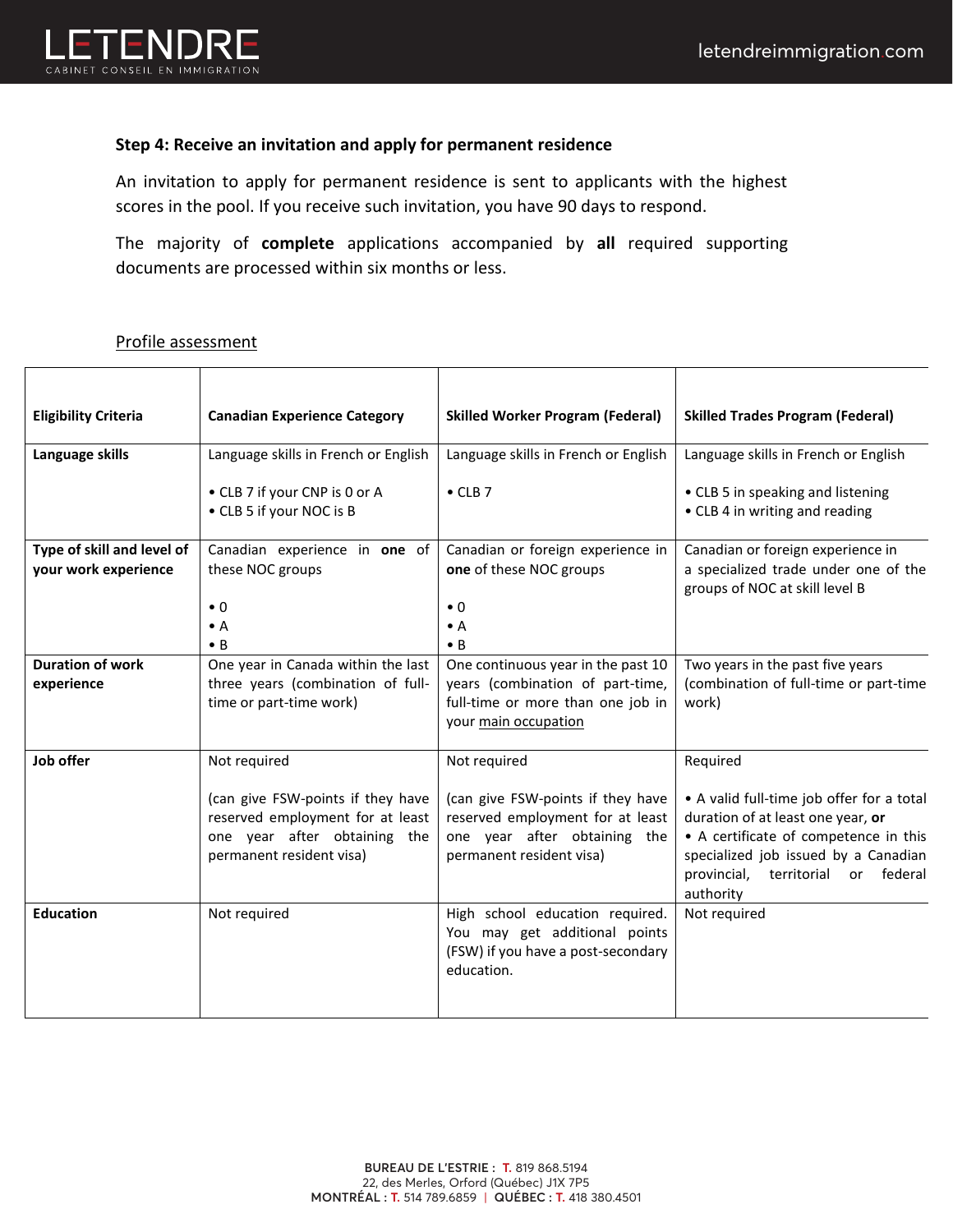

### National Occupation Classification (NOC)

- **Skill type 0 (zero):** management positions, such as:
	- o restaurant managers,
	- o mine managers,
	- o shore captains (fishing).
- **Skill level A**: professional positions which generally require a university degree, such as:
	- o doctors,
	- o dentists,
	- o architects.
- **Skill level B:** technical or specialized jobs that generally require a college diploma or apprenticeship training, such as:
	- o chefs,
	- o electricians,
	- o plumbers.
- **Skill level C:** intermediate positions which generally require a high school diploma or on-the-job training, such as:
	- o butchers,
	- o long haul truck drivers,
	- o food and beverage waiters.
- **Skill level D:** manual jobs that generally involve on-the-job training, such as:
	- o fruit pickers,
	- o cleaning staff,
	- o workers in the petroleum sector.

### Global Ranking System (GRS)

### • **Base points (up to 600 points)**

- 1. Criteria of skills and experience
- 2. Criteria related to the spouse or common-law partner, such as language skills and education
- 3. Transferability of skills, including education and work experience

### **A. Basic factors / human capital**

#### With a spouse or common law-partner Without a spouse or common-law

#### partner

Age 100 110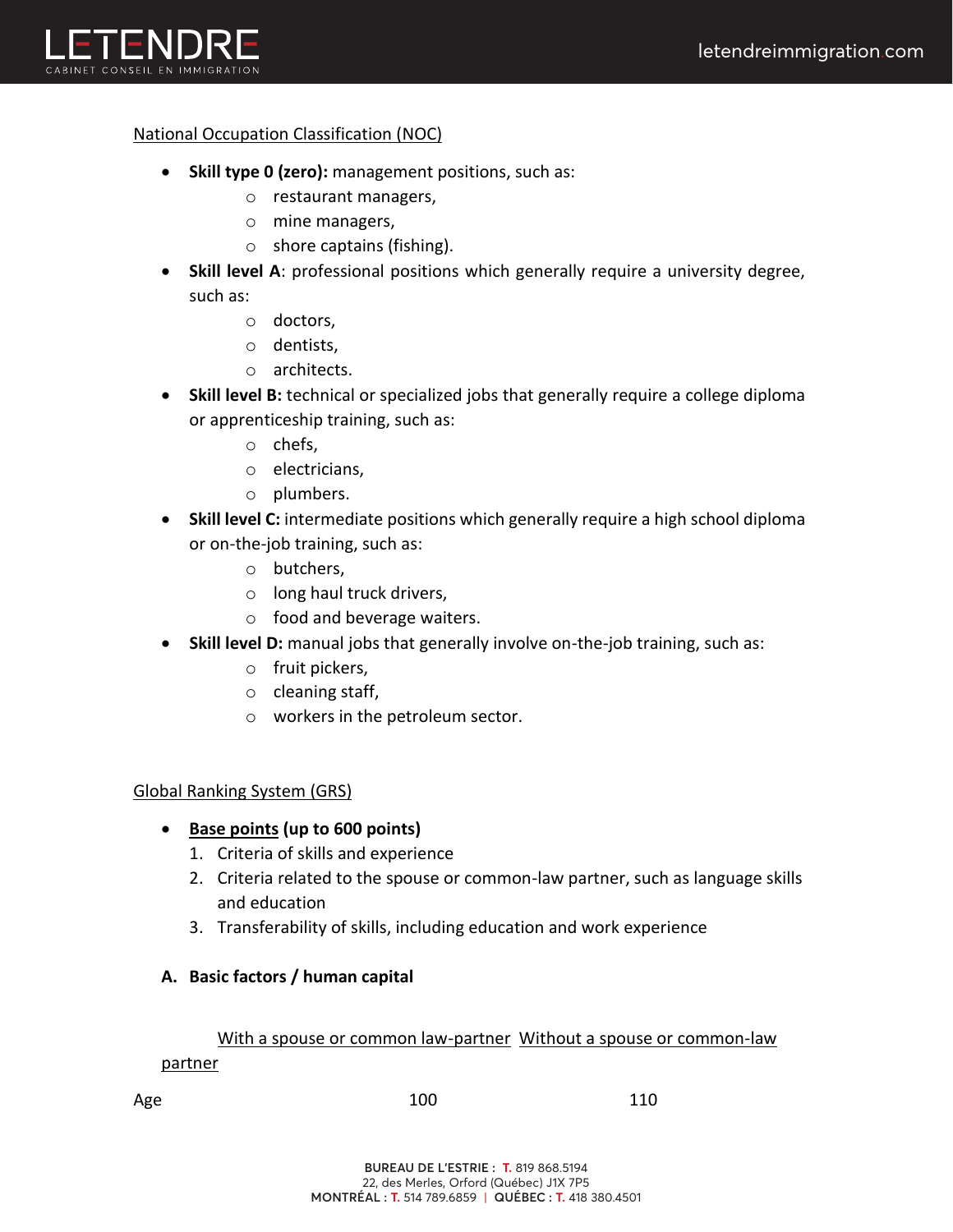

| Education level                 | 140 | 150 |
|---------------------------------|-----|-----|
| Mastery of an official language | 150 | 160 |
| Work experience in Canada       | 70  | 80  |

#### **B. Factors related to the spouse or common-law partner**

| Factor                          | Points by factor (max 40 points) |
|---------------------------------|----------------------------------|
| Education level                 | 10                               |
| Mastery of an official language | 20                               |
| Work experience in Canada       | 10                               |

A. Basic / human capital factors + B. Factors related to spouse or common-law partner = Maximum 500 points (with OR without a spouse or common-law partner)

### **C. Factors related to the transferability of skills (Maximum 100 points)**

|   | Education<br>points)                                                                                                                          | Points by factor (max 50 |
|---|-----------------------------------------------------------------------------------------------------------------------------------------------|--------------------------|
|   | Possessing a good / solid mastery of an official<br>language (Canadian Language Benchmarks<br>[CLB] 7 or above) and a post-secondary diploma  | 50                       |
|   | Possessing Canadian work experience and a<br>post-secondary diploma                                                                           | 50                       |
|   | Work experience abroad                                                                                                                        |                          |
|   | <u>Points by factor (max 50)</u>                                                                                                              |                          |
| - | Possessing a good / solid mastery of an official<br>language (Canadian Language Benchmarks<br>[CLB] 7 or higher) and overseas work experience | 50                       |
|   | Having work experience in Canada and<br>work experience abroad                                                                                | 50                       |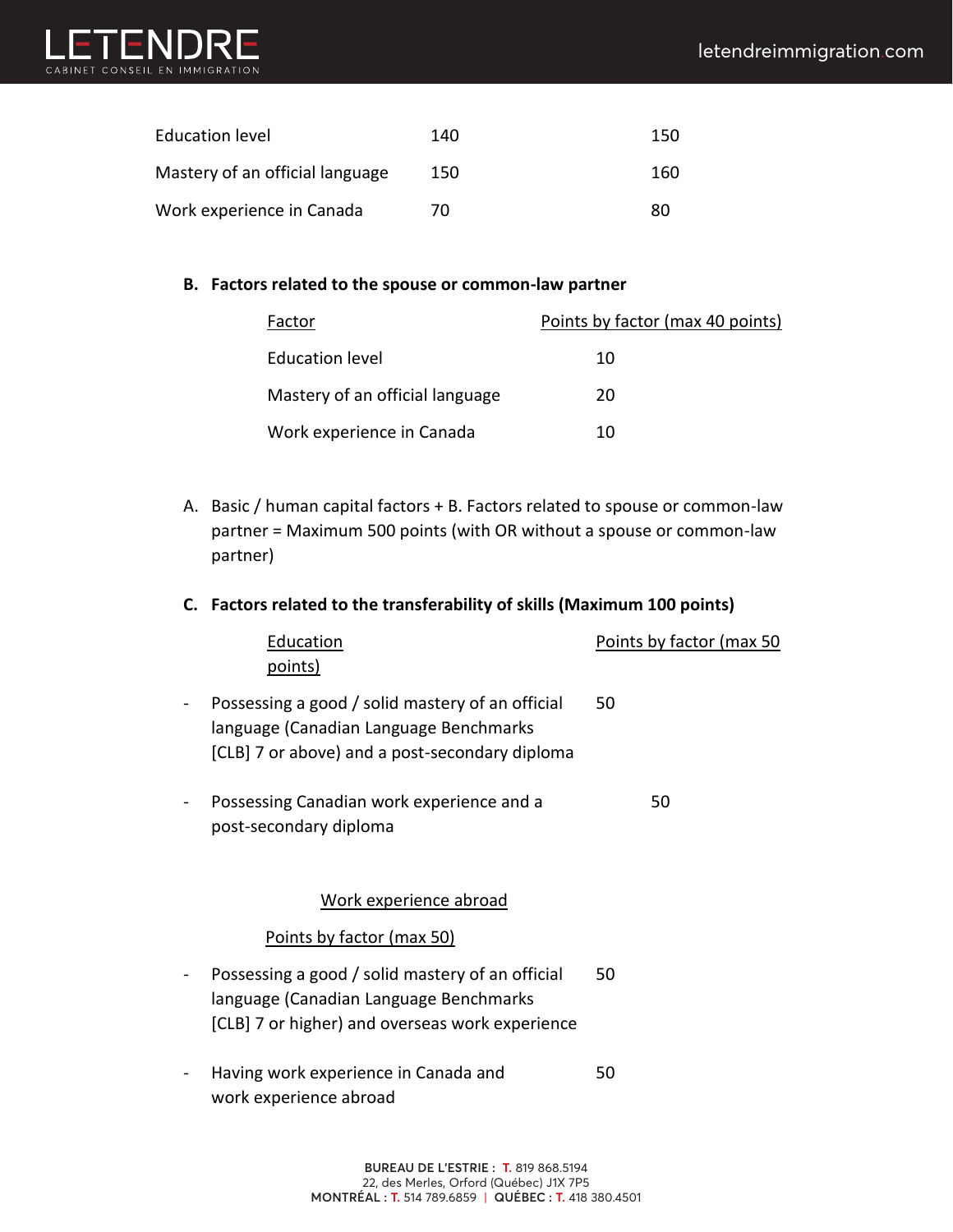

Certificate of competence Points by factor (max 50) (for people with a skilled trade)

- Possessing a good / solid mastery of an official 50 language (Canadian Language Benchmarks [CLB] 7 or higher) and a certificate of competence

A. Basic factors / human capital + B. Factors related to spouse or common-law partner + C. Factors related to the transferability of skills = Maximum 600 points

## • **Bonus points (up to 600 points)**

| Factor                                                                                                                                                                                                                 | Maximum points by factor |
|------------------------------------------------------------------------------------------------------------------------------------------------------------------------------------------------------------------------|--------------------------|
| Brother or sister living in Canada<br>(citizen or permanent resident)                                                                                                                                                  | 15                       |
| Language skills in French<br>If you obtain CLB level 7 or higher in French<br>$\circ$<br>for all four skills and if you achieve level 4 or<br>less of CLB in English (or if you have not<br>taken any test in English) | 30<br>15                 |
| If you obtain CLB level 7 or higher in French<br>$\circ$<br>for all four skills and if you achieve level 5 or<br>more of CLB in English for all four skills                                                            | 30                       |
| Post-secondary education completed in Canada<br>Post-secondary education completed in<br>$\circ$<br>Canada - one-year or two-year credential                                                                           | 30<br>15                 |
| Post-secondary education completed in<br>$\circ$<br>Canada - credential of three years or more                                                                                                                         | 30                       |
| Reserved job<br>skill levels 00 of the CNP<br>$\Omega$<br>any other profession at levels of<br>$\circ$<br>competence 0, A or B of the CNP                                                                              | 200<br>200<br>50         |
| Nomination as a candidate of a province or<br>Territory                                                                                                                                                                | 600                      |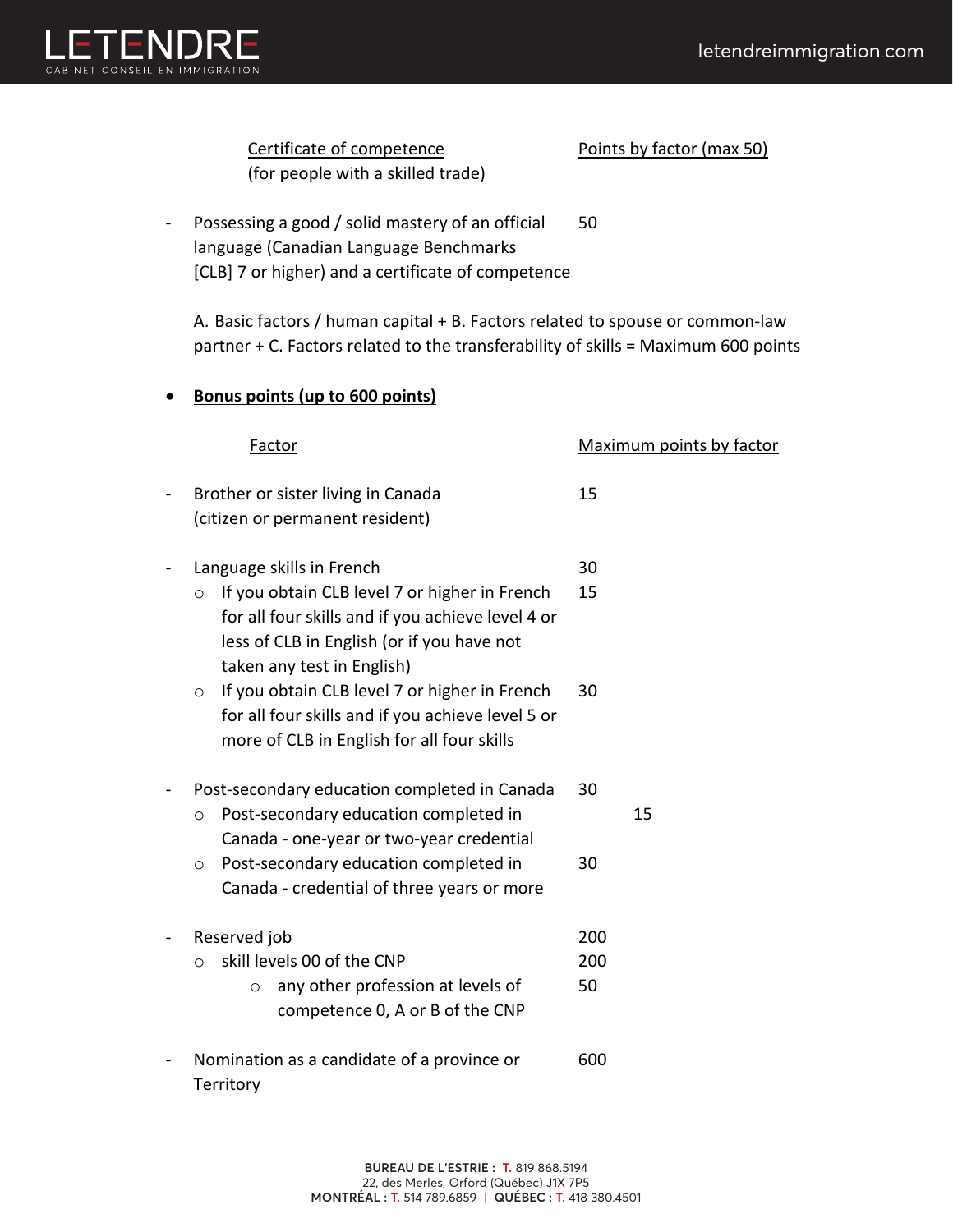

A. Basic / human capital factors + B. Spouse or common-law partner factors + C. Skills transferability factors + D. Bonus points = Grand total - maximum 1,200 points

### Particular features of the Federal Skilled Worker Program (Federal)

### Selection criteria

If you meet all of the minimum requirements, we will assess your request based on:

- your age (12 points)
- your studies (25 points)
- your work experience (15 points)
- whether or not you have a valid job offer (10 points)
- your language skills in French or English (28 points)
- your adaptability (how well you can settle here) (10 points)

These factors are part of a 100-point grid used to assess eligibility for the Skilled Worker Program (Federal). You can get points for each of the six criteria.

The current pass mark is **67 points**.

### **Who must provide proof of funds**

Unless you have a valid work permit or an offer of employment in Canada, you must provide proof of funds to meet the minimum requirements of:

- Skilled Worker Program (federal);
- Skilled Trades Worker Program (federal).

### **Who does not need to provide proof of funds**

You **don't need** to show that you have enough money to support yourself and your family if:

- you are applying under the Canadian Experience Category **or**
- you are currently authorized to work in Canada **and** you have a valid job offer, even if you are applying under the Skilled Worker Program (federal) or Skilled Trades Program (federal)